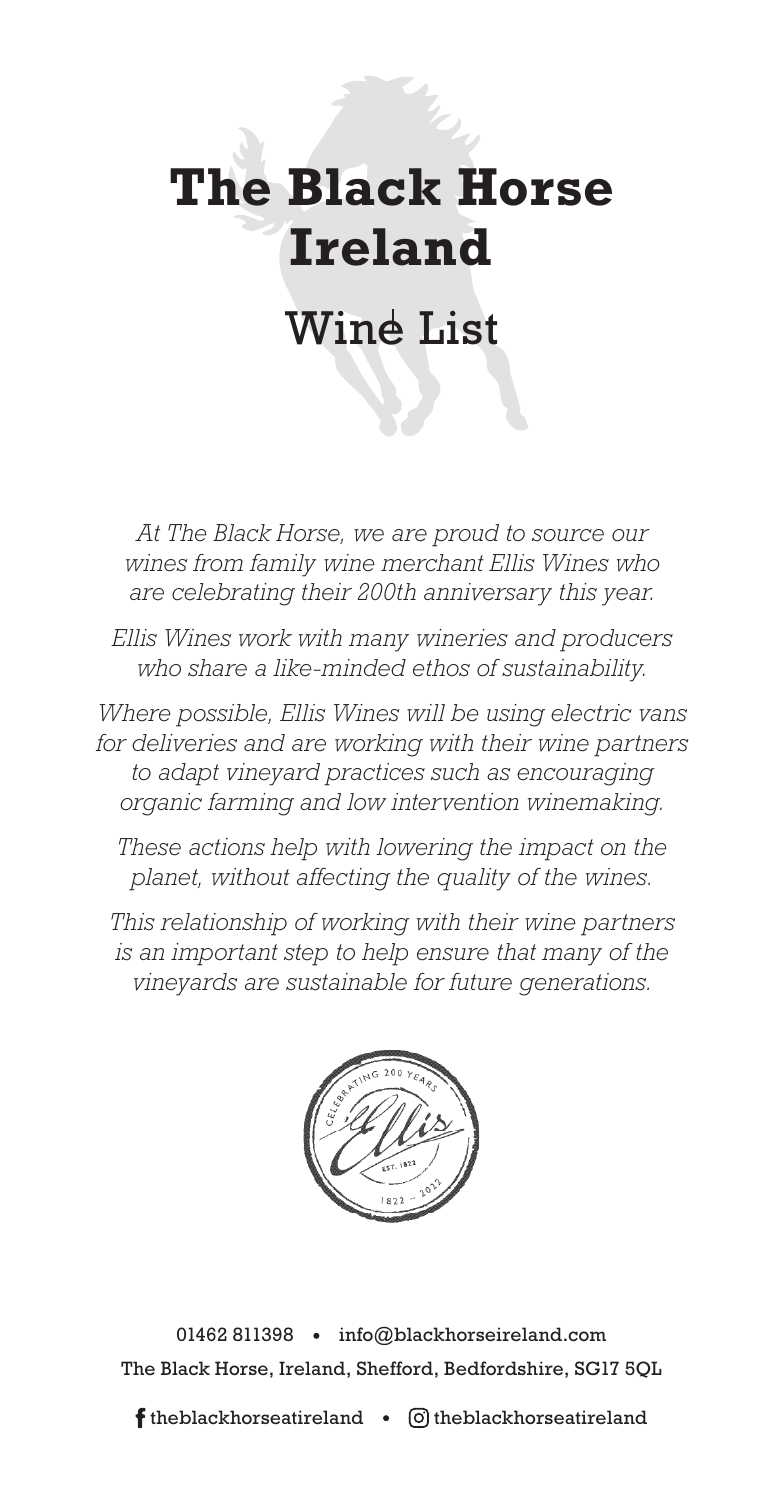| Champagne                                                                                  | glass / bottle |
|--------------------------------------------------------------------------------------------|----------------|
| $\perp$ - AR Lenoble Brut Intense NV France.<br>nutty • brioche • baked apple              | 49.00          |
| 2 - <b>AR Lenoble Blanc de Noirs '09</b> France<br>toast • vanilla • dried fruit           | 90.00          |
| $_3$ – $\,$ AR Lenoble Terriors Rosé NV France.<br>red fruit • apple • brioche             | 61.00          |
| 4 - Laurent Perrier Brut Rosé NV France<br>raspberry • black cherry • blackcurrant         | 90.00          |
| $_{5}$ – $\,$ AR Lenoble Cuvée les Aventures NV France<br>hazlenut • honeysuckle • vanilla | 135.00         |

## Sparkling Wine bottle / glass / 6. Prosecco Superiore Bortolotti Valdobbiadene NV Italy 32.50 / 7.90 *floral white fruit apple* 7. Cava Rosado Brut Reserva Mont Marçal NV Spain 28.50 / 7.30 *cherry strawberry bread*

|    | White                                                                                                | bottle |
|----|------------------------------------------------------------------------------------------------------|--------|
|    | France                                                                                               |        |
| 8. | Gewürztraminer Tradition Jean-Baptiste Adam '20 Alsace<br>tropical fruit • minerality • lychee       | 34.00  |
|    | 9. Sancerre Les Longues Fins Domaine Andre Neveu '20 Loire<br>gooseberry • citrus • minerality       | 38.50  |
|    | 10. Chablis Vieilles Vignes Domaine Gautheron '19 Burgundy<br>citrus • green apple • floral          | 39.50  |
|    | 11. Pouilly Fumé Domaine Bailly-Reverdy '19 Loire<br>apricot • grapefruit • minerality               | 43.00  |
|    | 12. Chablis ler Cru Mont de Milieu Dom. Gautheron '19 Burgundy 52.00<br>floral • minerality • citrus |        |
|    | 13. Puligny-Montrachet Domaine Jean Pascal '20 Burgundy<br>fruity • butterscotch • hazelnut          | 62.00  |
|    |                                                                                                      |        |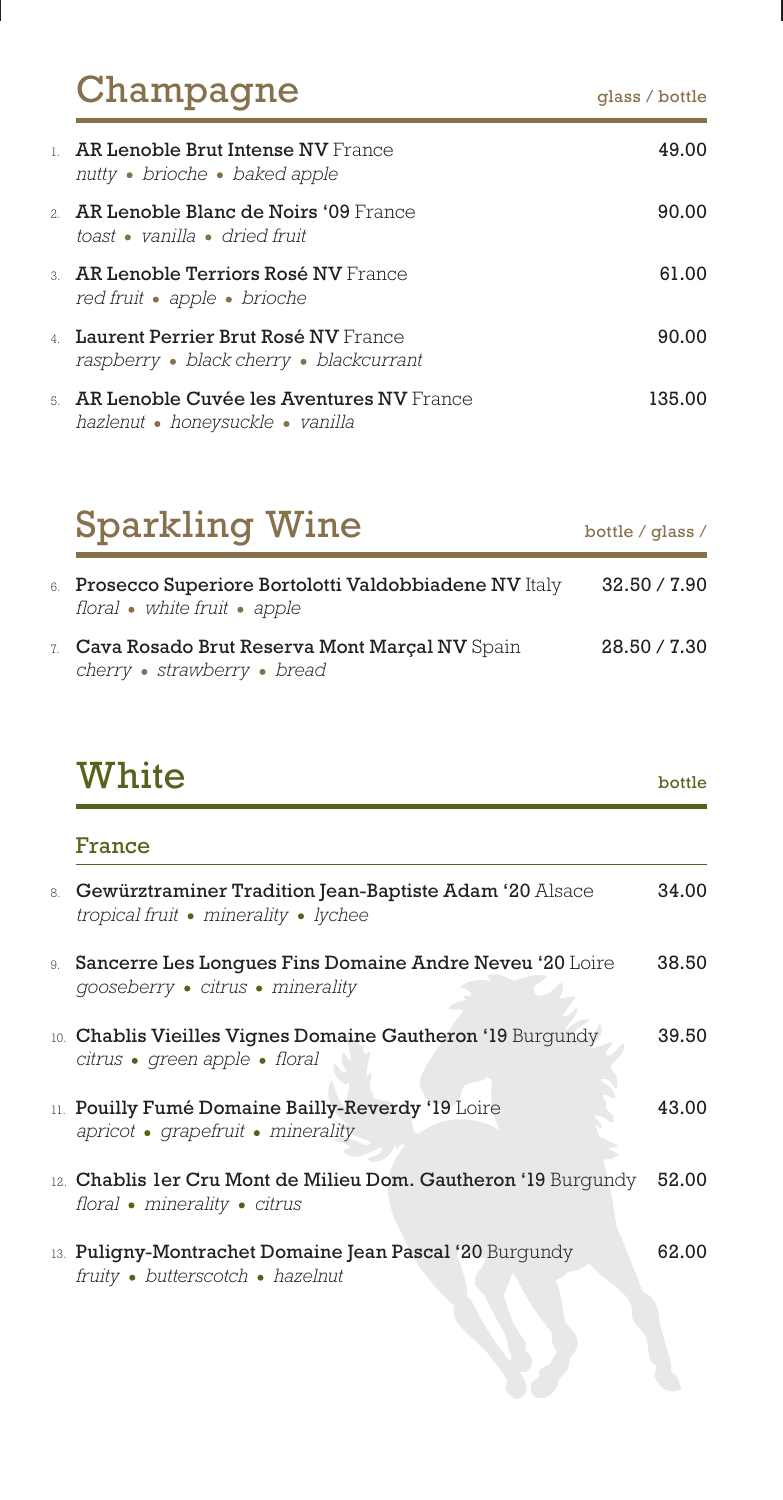## Spain

| 14. Viognier Viento Aliseo Dominio de Punctum '20 La Mancha<br>white blossom • peach • magnolia             | 25.50 |
|-------------------------------------------------------------------------------------------------------------|-------|
| 15. Albariño Condes de Albarei '21 Rías Baixas<br>minerality • apple • pear                                 | 33.00 |
| Italy                                                                                                       |       |
| 16. Pinot Grigio Kaltern '20 Alto Adige<br>apple • stone fruit • melon                                      | 31.00 |
| 17. Gavi di Gavi Ca da Bosio '21 Piedmont<br>minerality • ripe fruit • floral                               | 36.00 |
| <b>South Africa</b>                                                                                         |       |
| 18. Chenin Blanc The Ladybird Organic '20/21 Stellenbosch<br>green apple • pear • honey                     | 27.50 |
| 19. Chardonnay Chenin The Ladybird Organic '20 Stellenbosch<br>white peach $\bullet$ papaya $\bullet$ nutty | 31.50 |
| <b>Australia</b>                                                                                            |       |
| 20. Chardonnay Five Ashes Hamelin Bay '17/19 Margaret River<br>stone fruit • toast • butterscotch           | 37.50 |
| <b>New Zealand</b>                                                                                          |       |
| 21. Pinot Gris Roaring Meg Mt Difficulty '20 Central Otago<br>peach • nectarine • mango                     | 31.00 |
| 22. Sauvignon Blanc Mt Difficulty '20/21 Central Otago<br>citrus · grapefruit · grassy                      | 33.50 |
| 23. Sauvignon Blanc Whitehaven '21 Marlborough<br>gooseberry · elderflower · minerality                     | 38.50 |
| <b>USA</b>                                                                                                  |       |
| 24. Chardonnay Ca Momi '19 Napa Valley<br>pineapple · citrus · caramel                                      | 35.00 |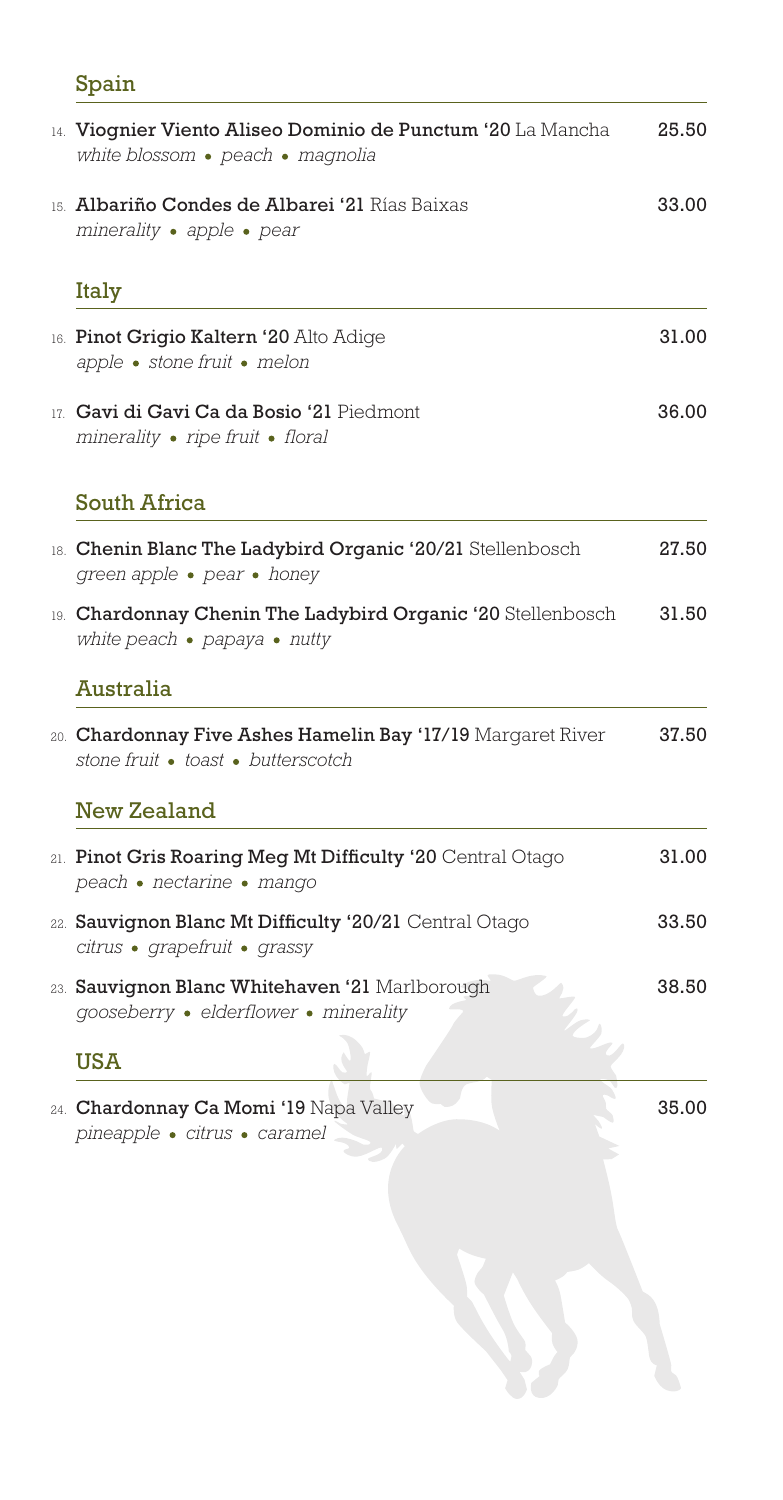| <b>House White Selection</b>                                                                         | bottle / goblet / glass<br>250ml / 175ml |
|------------------------------------------------------------------------------------------------------|------------------------------------------|
| 25. Bacchus Camel Valley '20<br>(crisp) Cornwall, England                                            | 38.00 / 12.70 / 9.15                     |
| 26. Sauvignon Blanc Wairau River '21<br>(gooseberries) Marlborough, New Zealand                      | 30.00/10.00 / 7.50                       |
| 27. Picpoul de Pinet Sel et de Sable '21<br>(fresh) Languedoc, France                                | 27.50 / 9.20 / 6.75                      |
| 28. Riesling Trocken Ruppertsberger '20<br>(medium) Pflaz, Germany                                   | 27.00 / 9.00 / 6.75                      |
| 29. Grenache Blanc La Loupe '20/21<br>(dry) Languedoc, France                                        | 22.00 / 7.35 / 5.50                      |
| 30. Pinot Grigio Boira Organic '20/21<br>(light) Veneto, Italy                                       | 26.80 / 8.95 / 6.65                      |
| 31. Sauvignon Blanc La Playa '21<br>(fruity) Curicó Valley, Chile                                    | 23.00 / 7.70 / 6.00                      |
| 32. Tempranillo Rioja Blanco Fincas de Azabache '20/21 27.50 / 9.20 / 6.75<br>(elegant) Rioja, Spain |                                          |
| 33. Chardonnay La Vigneau '20/21<br>(full) Lanquedoc, France                                         | 24.50 / 8.20 / 6.00                      |

 $\textbf{Ros\'e}$  bottle / goblet / glass 250ml / 175ml

## France

| 34 Essenciel Rosé Château Paradis '20/21 Provence<br>strawberry · citrus · blackberry   | 27.00 / 9.00 / 6.65 |
|-----------------------------------------------------------------------------------------|---------------------|
| 35 Whispering Angel Château d'Esclans '21 Provence<br>strawberry • peach • rose petal   | 42.00               |
| Argentina                                                                               |                     |
| 36. Malbec Rosé E's Vino '18/20 Mendoza<br>redcurrant • raspberry • blackberry          | 29.50 / 9.85 / 7.40 |
| <b>South Africa</b>                                                                     |                     |
| 37. The Ladybird Rosé Organic '20/21 Stellenbosch<br>strawberry • floral • summer fruit | 28.95 / 9.70 / 7.25 |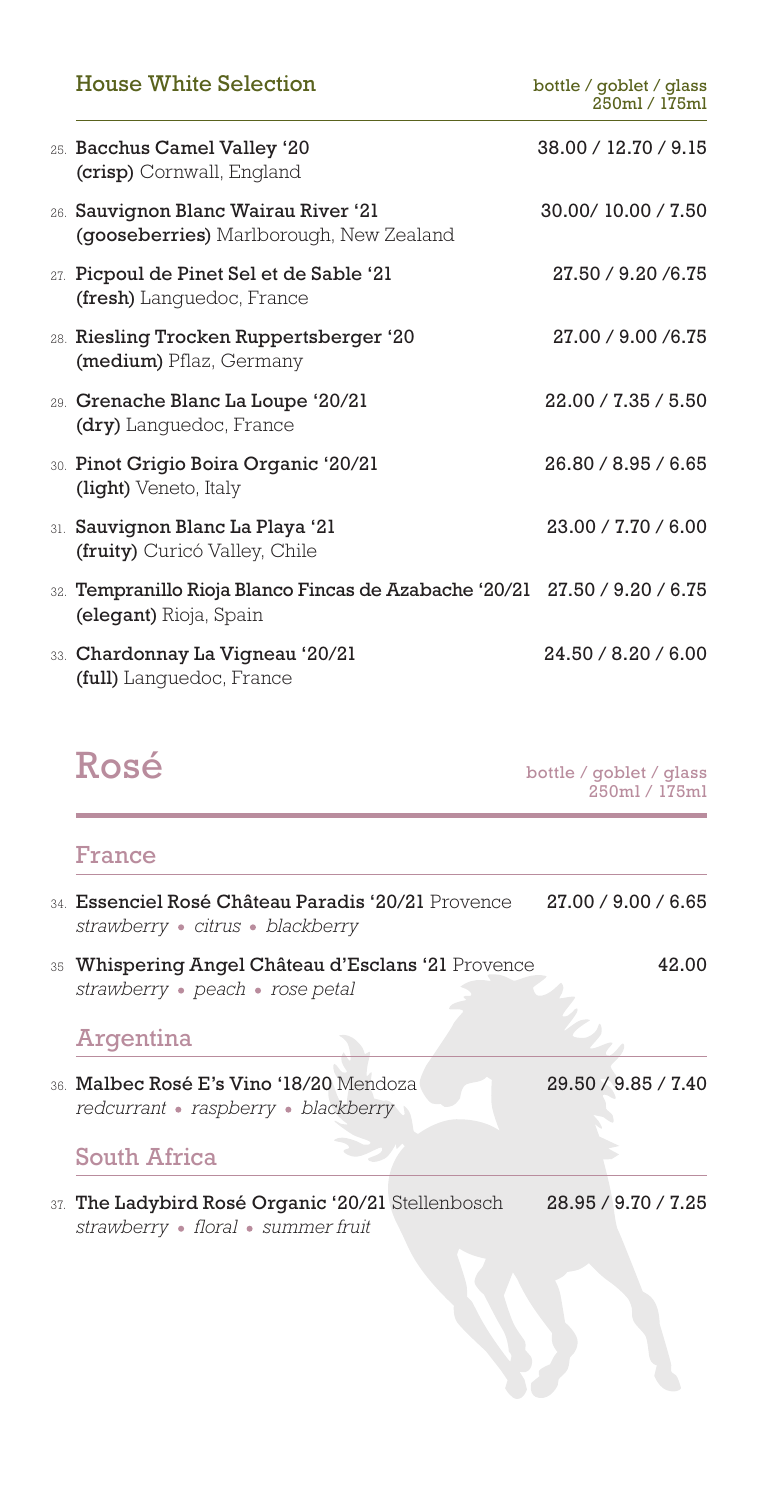## Red

| France                                                                                                                    | bottle |
|---------------------------------------------------------------------------------------------------------------------------|--------|
| 38. Côtes du Rhône Villages Séguret<br>Domaine de l'Amandine '19 Rhône<br>blackberry • spicy • mulberry                   | 33.00  |
| 39. Château Bechereau, Lalande-de-Pomerol '19 Bordeaux<br>black fruit · toast · sweet spice                               | 35.00  |
| 40. Fleurie Poncié Domaine Patrick Tranchand '19 Burgundy<br>raspberry • violets • red cherry                             | 35.00  |
| 41. Hautes Côtes de Beaune Domaine du Prieuré '20 Burgundy<br>summer berry • cherry • spicy                               | 39.00  |
| 42. Châteauneuf du Pape Domaine du Grand Tinel '17 Rhône<br>strawberry · spicy · prune                                    | 45.00  |
| Spain                                                                                                                     |        |
| 43. Tempranillo Petit Verdot Viento Aliseo<br>Dominio de Punctum '20 La Mancha<br>blackberry • redcurrant • sweet spice   | 25.50  |
| 44. Rioja Reserva Marqués de Riscal '17 Rioja<br>dark fruit · balsamic · vanilla                                          | 49.50  |
| <b>Australia</b>                                                                                                          |        |
| 45. Shiraz Pimpala Road Geoff Merrill '17 McLaren Vale<br>red berry · dark chocolate · spicy                              | 30.00  |
| 46. Rampant Red Shiraz Cab Malbec '19 Margaret River<br>plum • red berry • vanilla                                        | 33.00  |
| <b>New Zealand</b>                                                                                                        |        |
| 47. Merlot Brookfields Burnfoot '19 Hawke's Bay<br>jammy · herbaceous · toast                                             | 34.50  |
| 48. Pinot Noir Reserve Wairau River '20 Marlborough<br>dark fruit • mocha • spicy                                         | 37.50  |
| 49. Pinot Noir Block B Schubert Wines '19 Martinborough<br>blackcurrant • cherry • smokey                                 | 57.50  |
| Italy                                                                                                                     |        |
| 50. Primitivo di Salento Doppio Passo '21 Puglia<br>plum · blackberry · chocolate                                         | 28.50  |
| 51. Valpolicella Ripasso Classico Monte Faustino '17 Veneto<br>cherry • woodland • black fruit                            | 35.00  |
| 52. Amarone della Valpolicella Classico<br>Monte Faustino '16 Veneto<br>black fruit · dark chocolate · walnut             | 65.00  |
| 53. Brunello di Montalcino Selezione Prime Donne<br>Donatella Colombini '15 Tuscany<br>red fruit • vanilla • black pepper | 88.00  |
| 54. Amarone La Riserva Maestro Fornaser<br>Monte Faustino '13 Veneto<br>blackberry • cinnamon • coffee                    | 115.00 |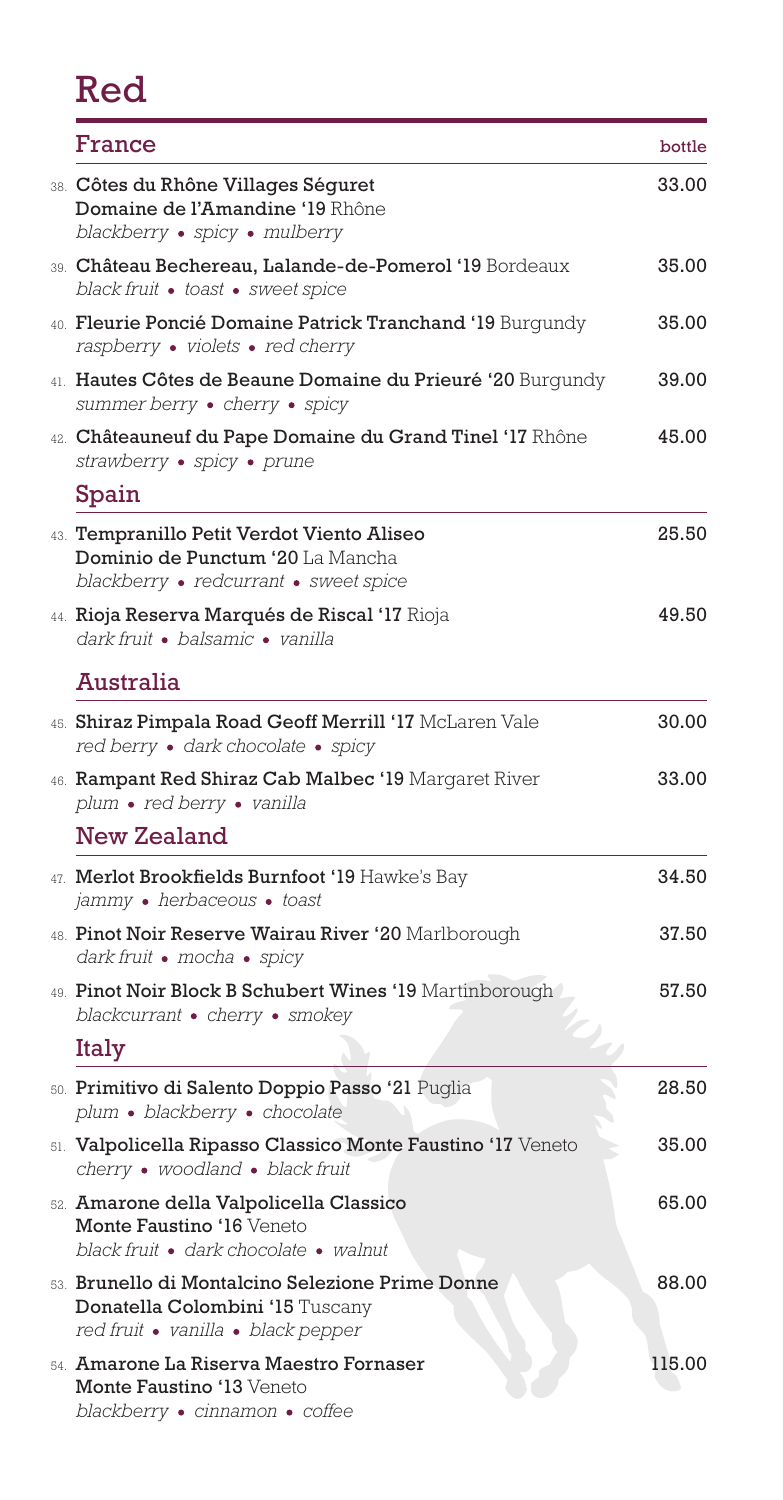## Uruguay

| 55. Tannat Chimichurri Reserva Pisano '19/20 Progreso<br>plum · blackberry · damson                           |                                         | 32.00 |
|---------------------------------------------------------------------------------------------------------------|-----------------------------------------|-------|
| Chile & Argentina                                                                                             |                                         |       |
| 56. Estate Reserve Malbec Finca Sophenia '19/20 Mendoza<br>plum • cherry • mint                               |                                         | 35.00 |
| 57. Synthesis The Blend Finca Sophenia '17/18 Mendoza<br>black fruit • pepper • chocolate                     |                                         | 67.00 |
| 58. Carmenère Chono Single Vineyard '19 Colchagua Valley<br>plum · vanilla · blackberry                       |                                         | 30.50 |
| South Africa                                                                                                  |                                         |       |
| 59. Pinotage Laibach '17/18 Stellenbosch<br>juicy · plum · mulberry                                           |                                         | 33.50 |
| 60. The Ladybird Red Organic '17 Stellenbosch<br>minerality • spicy • plum                                    |                                         | 36.00 |
| 61. Cabernet Merlot Cuvée Friedrich Founder's<br>Blend Laibach '18 Stellenbosch<br>red fruit • cassis • spicy |                                         | 43.50 |
| <b>House Red Selection</b>                                                                                    | bottle / goblet / glass<br>250ml / 175m |       |
| 62. Rioja Crianza Fincas de Azabache '18<br>(elegant) Rioja, Spain                                            | 28.50 / 9.60 / 7.20                     |       |
| 63. Pinot Noir 1620 Lorgeril '20<br>(smooth) Languedoc, France                                                | 27.00 / 9.00 / 6.75                     |       |
| 64. Malbec Alpataco Familia Schroeder '21<br>(spicy) Patagonia, Argentina                                     | 29.50 / 9.85 / 7.25                     |       |
| 65. Cabernet Merlot Duc de Capelle '20/21<br>(soft) Languedoc, France                                         | 22.00 / 7.35 / 5.50                     |       |
| 66. Merlot La Playa '19<br>(plummy) Colchaqua Valley, Chile                                                   | 26.00 / 8.70 / 6.50                     |       |
| 67. Shiraz La Playa '19<br>(full) Colchagua Valley, Chile                                                     | 24.50 / 8.20 / 6.15                     |       |
| 68. Montepulciano d'Abruzzo Riserva<br>Tor Del Colle '18/19<br>(fruity) Abruzzo, Italy                        | 26.00 / 8.70 / 6.50                     |       |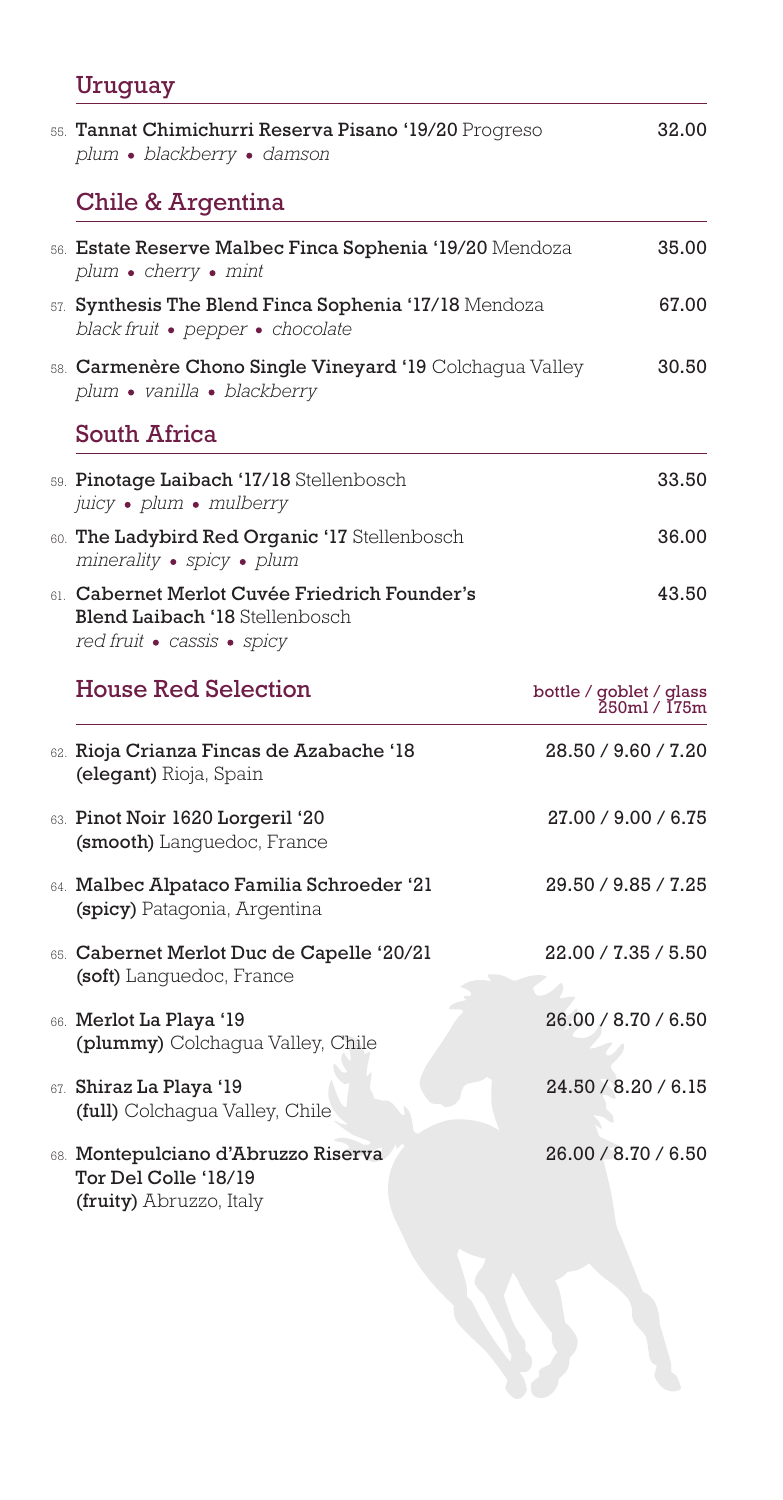## ORGANIC SELECTION

 $\textbf{White}$  / goblet / glass bottle / goblet / glass 250ml / 175ml

### Italy Sicily

69. Catarratto Contrade Bellusa '20/21 24.00 / 8.00 / 5.90 *melon blossom grapefruit*

### Spain Carinena

70. Macabeo Bodegaverde de San Valero '19 29.00 / 9.70 / 7.25 *peach green apple honeysuckle*

 $\text{Ros\'e} \ \text{Ross} \ \text{bottle \texttt{/goblet / glass} \ \text{250ml \texttt{/l75ml}}$ 

## France d'Oc

71. Grande Courtade Rosé '20/21 29.50 / 9.85 / 7.40 *strawberry summer fruit cranberry*

## Italy Veneto

72. Bardolino Chiaretto Rosato Gorgo '20/21 27.50 / 9.20 / 6.75 *red cherry strawberry raspberry*

 $\text{Red}$  bottle / goblet / glass 250ml / 175ml

## Italy Sicily

73. Nero d'Avola Contrade Bellusa '20 Sicily, Italy 24.00 / 8.00 / 5.90 *jammy liquorice vanilla*

## Spain Carinena

74. Garnacha Syrah Bodegaverde de San 29.00 / 9.70 / 7.25 Valero '19 Carineña, Spain *red cherry plum chocolate*

*All wines by the glass are available in 125ml glasses on request. Wines by the glass have an ABV between 11-15%. Vintages correct at time of printing. Should a wine or vintage become unavailable, we will offer the next with confidence.*